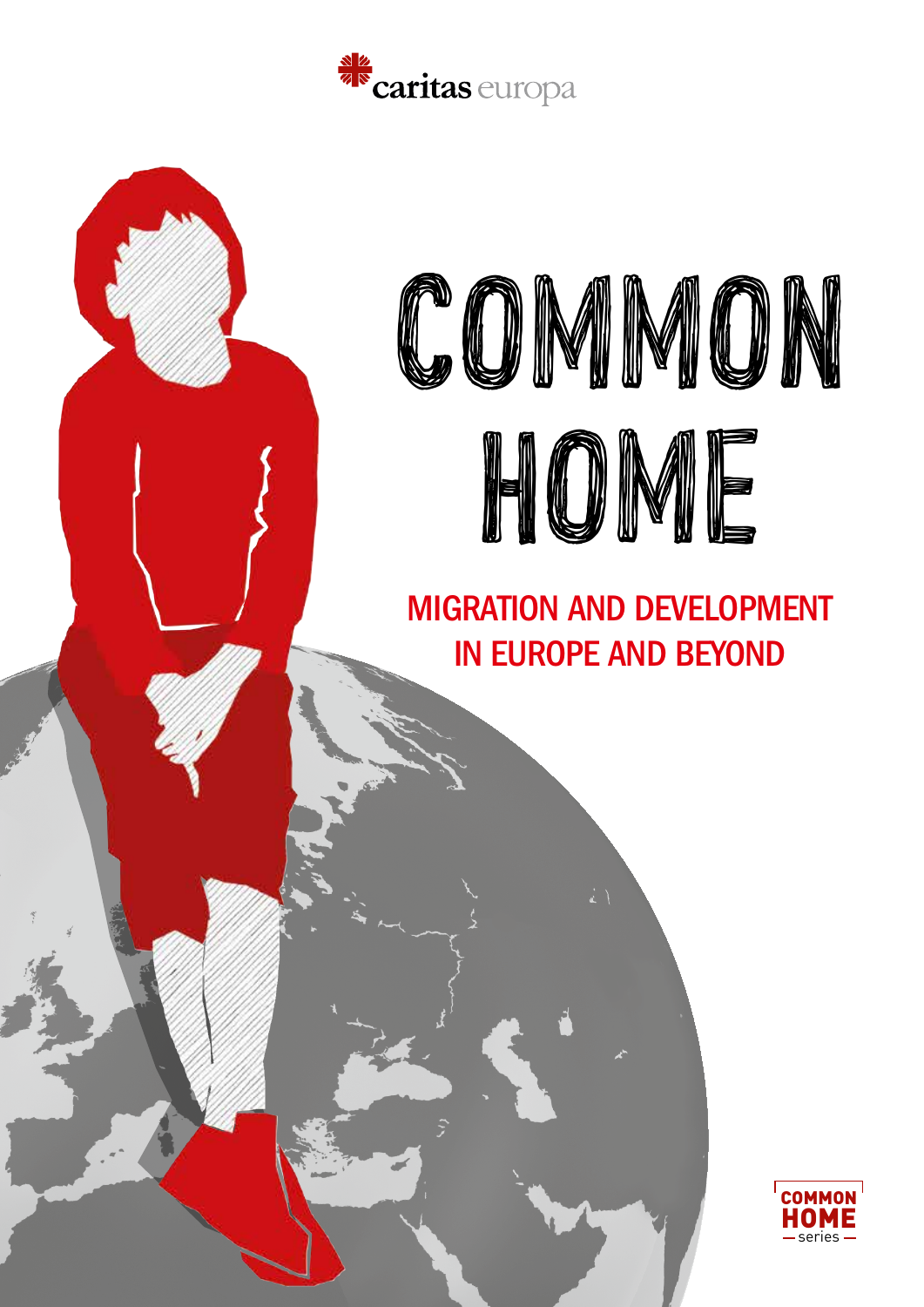Researched and written by Olga Kadysheva, Patrick Taran, and Piyasiri Wickramasekara (GMPA); Luisa Fondello, Davide Gnes, and Shannon Pfohman (Caritas Europa).

Contributions and support by Addie Cusick, Katya Garcia-Israel, Jaycee Greeley, Tara Thomas (GMPA), Lucy Anns, Leila Bodeux, and Ester Bohé (Caritas Europa); Joana Alfaiate (Caritas Portugal); and Tom Devriendt (Caritas International Belgium).

This publication is part of MIND (Migration. Interconnectedness. Development), a 3-year project financed by the European Commission (DG DEVCO). The aim is to raise public awareness on the relation between sustainable development and migration and the European Union's role in development cooperation. Led by Caritas Austria, the partners of the MIND project are: Caritas Bavaria (Germany), Caritas International Belgium, Caritas Bulgaria, Caritas Czech Republic, Caritas Europa, Caritas Italy, Cordaid (Caritas Netherlands), Caritas Portugal, Caritas Slovakia, Caritas Slovenia and Caritas Sweden.

For more information about MIND follow the campaign: https://www.caritas.eu/whatishome/



This publication was proofread by Mauricio Ruiz and Richard Tuffs Graphic design and layout by Vanden Broele Group supported by Leticia Lozano (Caritas Europa) Printing by Vanden Broele Group Cover illustration by Jean Bernard Boulnois

Published November 2019 by Caritas Europa, Rue de la Charité, 43, 1210 Brussels – Belgium. ISBN: 978-2-931068-00-7



This publication was produced in the framework of the MIND project, which has received financial support from the DEAR Programme of the European Union. The information contained in this publication does not necessarily reflect the position or opinion of the European Union.

Although all efforts have been made to ensure the accuracy of data and information presented in this publication, some inaccuracies may remain. Caritas Europa cannot be held responsible for any further use made of the information in the publication. Should you have any questions about the information or data found in this report, do not hesitate to contact Caritas Europa.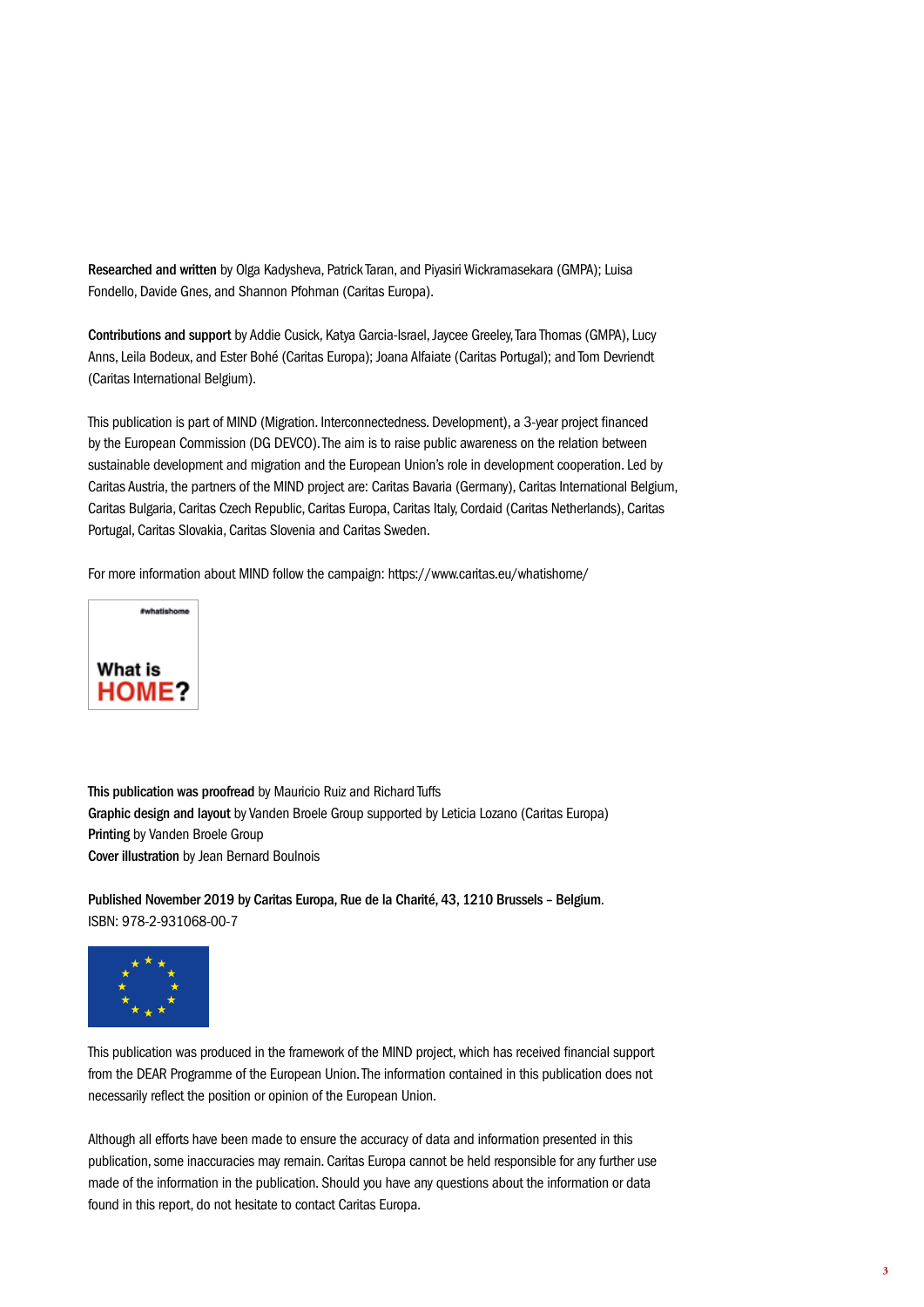## EXECUTIVE SUMMARY

ver the last few years, migration has deeply polarised public debate in Europe. While the record number of migrant arrivals has considerably dropped since 2017, the ensuing political and social crisis in Europe remains today. It is in this climate, fraught with tensions and mistrust, that Caritas Europa launched a renewed reflection on the complex interconnections between migration and development, both in Europe and overseas, in order to promote a more balanced debate.

As described in Chapter 1, this publication is based on the findings, testimonies and good practices of 11 Common Home studies,<sup>1</sup> covering Austria, Belgium, Bulgaria, Czech Republic, Germany (Bavaria), Italy, Netherlands, Portugal, Slovakia, Slovenia, and Sweden, and on the analysis of European and international statistical databases and the review of secondary literature. Caritas approaches migration and development from two angles. On the one hand, it analyses the extent to which migration itself does and may contribute to sustainable development in countries of origin and destination. On the other hand, it examines the extent to which European and Member State policies and practices, both internally and externally, contribute to the integral human development of people and the sustainable development of countries in Europe and beyond. A critical assessment of what has been done and what should be done in these domains in order to create structures and policies that foster integral human development and that support the development potential of migration are also presented in this publication.

As detailed in Chapter 1, Caritas uses a broad understanding of migration, inclusive of all those who are refugees and applicants for international protection as well as migrant workers and members of their families. As regards development, Caritas views it as the long-term process of building up community and household social and economic capacities in a sustainable manner, in order to eradicate poverty and vulnerability, and to promote social justice. Key to Caritas' vision is the concept of integral human development, which places the human

person at the centre of the development process. Integral human development is defined as an all-embracing approach that takes into consideration the well-being of the person and of all people in seven different dimensions: 1) social, 2) work, 3) ecological, 4) political, 5) economic, 6) cultural, and 7) spiritual.

In Caritas' view, migration remains linked to poverty inasmuch as poverty is understood as not only economic poverty, but also encompasses exclusion or the lack of opportunities to participate in society or to access decent work, good governance, education and healthcare, freedom of expression and participation, or the ability to avoid the consequences of climate change. Caritas thus supports the view that there is no proven correlation between poverty eradication and reduction of migration, and further contends that although some of the drivers of migration need to be addressed to support the long-term development of the countries, poverty reduction is in itself not a migration-reducing strategy. For Caritas, the solution therefore is to facilitate integral human development. Both people who migrate and those who remain - whether in country of origin or in country of residence - have the right to find wherever they call home the economic, political, environmental and social conditions to live in dignity and to achieve a full life. Hence, rather than focus on stopping human mobility, governments should prioritise development policies that create environments, enabling people to achieve their full potential, their life project, their integral human development.

<sup>1</sup> The national Common Home studies highlight how migrants contribute to integral human development in different European countries and in migrants' countries of origin. Each study also identifies specific barriers and obstacles, as well as opportunities and promising practices that affect migrants' ability to contribute to integral human development in the place where they settled and their place of origin. The<br>national stu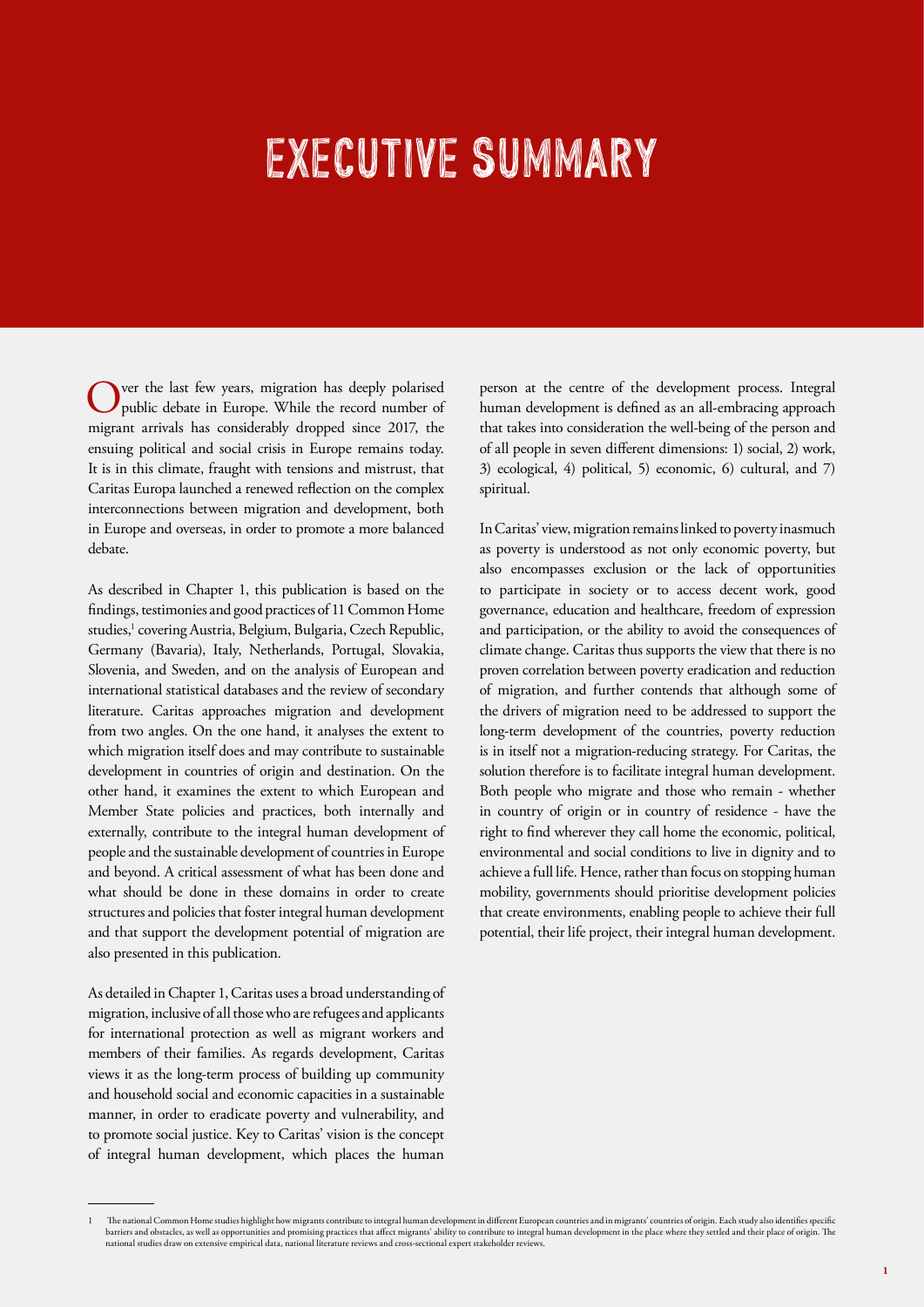#### Contributions to countries of destination

There are multiple ways in which migration and migrants contribute to integral human development in countries of destination and in Europe more generally, as described in Chapter 2. With respect to the economy, **in all countries under review migrants play a crucial role through employment, job creation and innovation**. This is particularly important in countries with strong emigration and negative demographic trends (Bulgaria, Slovakia, Portugal, and Italy) but also in more dynamic countries such as Germany, Netherlands, Belgium, and Sweden. In most countries, migrants are overwhelmingly present in low-skilled sectors (agriculture, construction, manufacturing, small-scale commerce), but their presence in high-skilled and high-tech domains (research, IT, medical professions) is growing. **Migrant entrepreneurship is vital to create new services and consumption demands**. Contrary to popular perceptions, which generally focus on remittances leaving European countries, all the countries object of the Common Home studies receive significant financial inflows. In the case of Bulgaria, Czech Republic, Italy, Slovakia, Slovenia and Portugal, more money is remitted in the country by emigrants than sent out by immigrants, contributing to economic growth and sustaining local consumption. **Migrants generally also contribute to social protection systems more than what they take**, defying the common perception of migrants as free-riders and welfare exploiters. Regarding cultural and societal impact, this publication highlights **several domains and ways in which migrants enrich European societies**, from gastronomy to arts and literature, from sports to music. Such impacts are more marked in older countries of immigration, such as in Austria, Belgium, Netherlands, and Germany, but they begin to be visible in Italy, Portugal, as well as in Eastern European countries. Political contributions remain fairly limited overall due to the sometimes difficult requirements for obtaining citizenship and voting rights.

#### Barriers in countries of destination

In spite of these notable contributions, migrants frequently face challenges in realising their full potential. Chapter 2 identifies a number of **barriers that threaten migration's development potential and have a negative effect** on European commitment to facilitating integral human development in Europe. For instance, within the context of Europe, **rising public hostility and negative attitudes towards migrants** and migration, fuelled by irresponsible, populist politicians and often the media, has led to an impasse both at national and European levels, blocking pro-migrant legislative actions. This divisive rhetoric has legitimised attacks on migrants'

rights, the criminality of solidarity, as well as discriminatory practices across Europe. It seems in current public debate that any contributions migrants make are either undervalued or ignored. Furthermore, many of the barriers that inhibit the development potential of migration and migrants in countries of destination typically relate to the **overall insufficient economic, social, cultural and political inclusion of migrants, refugees and asylum seekers**. As described in Chapter 2, examples of these barriers include: a lack of access to and inclusion in the labour market; a lack of access to social provisions; limited social participation and political inclusion; and partial rejection or fear of migrants' perceived "otherness". In allowing discrimination, in creating social and economic marginalisation, in pushing people 'outside of the system', and in breeding resentment amongst newcomers, certain policies and practices ultimately contribute to weakening the potential of migration to contribute to the sustainable development of Europe. Additional EU-level barriers are identified, including the securitisation of migration; insufficient progress on legal migration; insufficient protection of the rights of refugees, asylum seekers and migrants; stalled reform of the Common European Asylum System (CEAS); and concerns about EU funding goals and priorities on migration, asylum and integration in the upcoming MFF.

#### Opportunities in countries of destination

Against these barriers, there are also many positive experiences. Chapter 2 outlines some of the main **opportunities identified in the countries of destination** object of the 11 Common Home studies that facilitate migrants' integral human development in Europe. General opportunities based on existing legal frameworks for the protection of the rights of migrants and refugees is one example. Another is building on new policy frameworks such as Agenda 2030, the Global Compact on Migration, and the Urban Agenda. Others include practices fostering social and inter-cultural dialogue, integration policies and practices at work, policies and practices fostering the social inclusion of migrants, and practices that seek to foster the participation of migrants and/or of migrant and diaspora organisations in social and political affairs.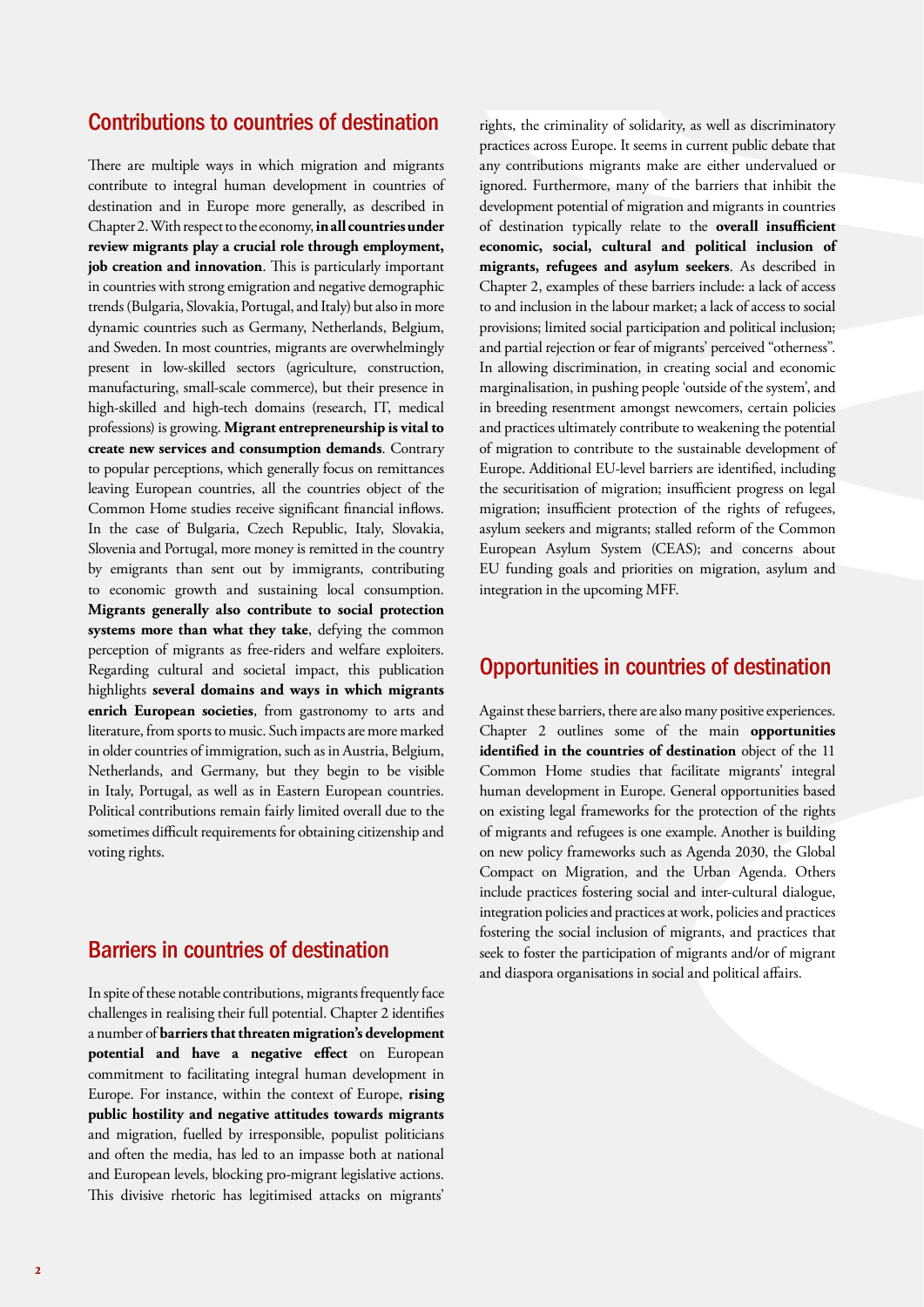#### Contributions to countries of origin

In the same way as migrants contribute to countries of destination, they also make **important contributions to countries of origin outside of Europe**, as described in Chapter 3. This is most visible in the growing **flow of remittances to countries of origin**, which may be used by migrants' households for productive activities as well as for sustaining household consumption patterns or fulfilling basic necessities (education, healthcare, and food). But it does not stop there. Migrants, individually and collectively, also promote development in countries of origin through '**social remittances' – e.g. skills - and knowledge transfer**. In addition, **migrant and diaspora organisations also engage in some international cooperation activities,** often in partnership with the private sector and/or local civil society and with the support of the institutions of the country of destination.

#### Barriers in countries of origin

Despite these contributions, a number of **key barriers limit the development potential of migration and migrants overseas**, as is described in Chapter 3. The **barriers limiting the development potential of migration** in this publication mainly refer to Europe's lack of commitment on opening regular migration channels, insufficient progress on African regional mobility, the lack of enabling environments (including high cost of remittances) in countries of origin, and only limited involvement of diaspora/migrant groups in development processes. The challenges to achieving sustainable development focus instead on the **barriers limiting the added value of European ODA,** including, among others, the inflation and securitisation of aid, mainstreaming of migration in development policy, the lack of policy coherence, and the problematic role of the private sector. Ironically, some of these policies - including on trade, security, climate change or migration management, among others, - rather than addressing the 'root causes' and reducing migration to Europe, actually contribute to creating the conditions for increasing irregular migration movements. Ultimately, **these challenges are found to inhibit migrants' integral human development**. Some other barriers include insufficient progress on African regional mobility, the lack of enabling environments (including high cost of remittances) in countries of origin, and the still limited involvement of diaspora/migrant groups in development processes in countries of origin.

#### Opportunities in countries of origin

Nevertheless, opportunities for migrants' development potential to flourish in countries of origin, as well as to ensure that European governments and institutions contribute to sustainable development both in Europe and beyond, are also identified. Chapter 3 underscores the **potential policy and practical opportunities that may promote and foster sustainable development and enhance the development potential of migration in countries of origin outside of Europe**. With respect to the first aspect, this chapter reiterates the importance of Agenda 2030 to guide the EU's external action, but also adds the Policy Coherence frameworks, the EU-ACP and MFF negotiations, as well as virtuous practices in private sector engagement. With respect to enhancing the role of migration in development, Chapter 3 also underlines the potential of the Global Compact on Migration, the Global Skills Partnership of Migration, the strengthening of African regional mobility as well as innovative projects on diaspora involvement in development processes. Moreover, some lessons to be learnt from NGOs' and other organisations' promising practices on the ground are described.

Ultimately, the combination of these various dimensions (i.e. the internal vs. external, country of destination vs. country of origin, barrier vs. opportunity) exemplify the interconnection between migration and development - both in policy and in practice on the ground. This alludes to the **complexity of the so-called nexus between migration and development** and leads to the conclusions and identification of five main findings, described below and presented in Chapter 4, that are the result of a deeper analysis of the commonalities in the 11 national Common Home studies identified as key concerns in all the countries.

#### Main findings

 $\bullet$  **A longer-term, global approach to migration is needed that includes inclusive integration models, while also taking seriously the concerns of native populations.**

Integration and broader social policies are key policy domains that influence the role of migration in contributing to sustainable development and migrants' ability to realise their integral human development. Moreover, EU institutions actually have a mandate to provide incentives and to support Member State actions aimed toward promoting the integration of third-country nationals (European Commission website, n.a.a). Promoting the inclusion of migrants and refugees through robust integration policies is essential, not only for unlocking the full potential of migration but also for pursuing a sustainable development agenda universally. Member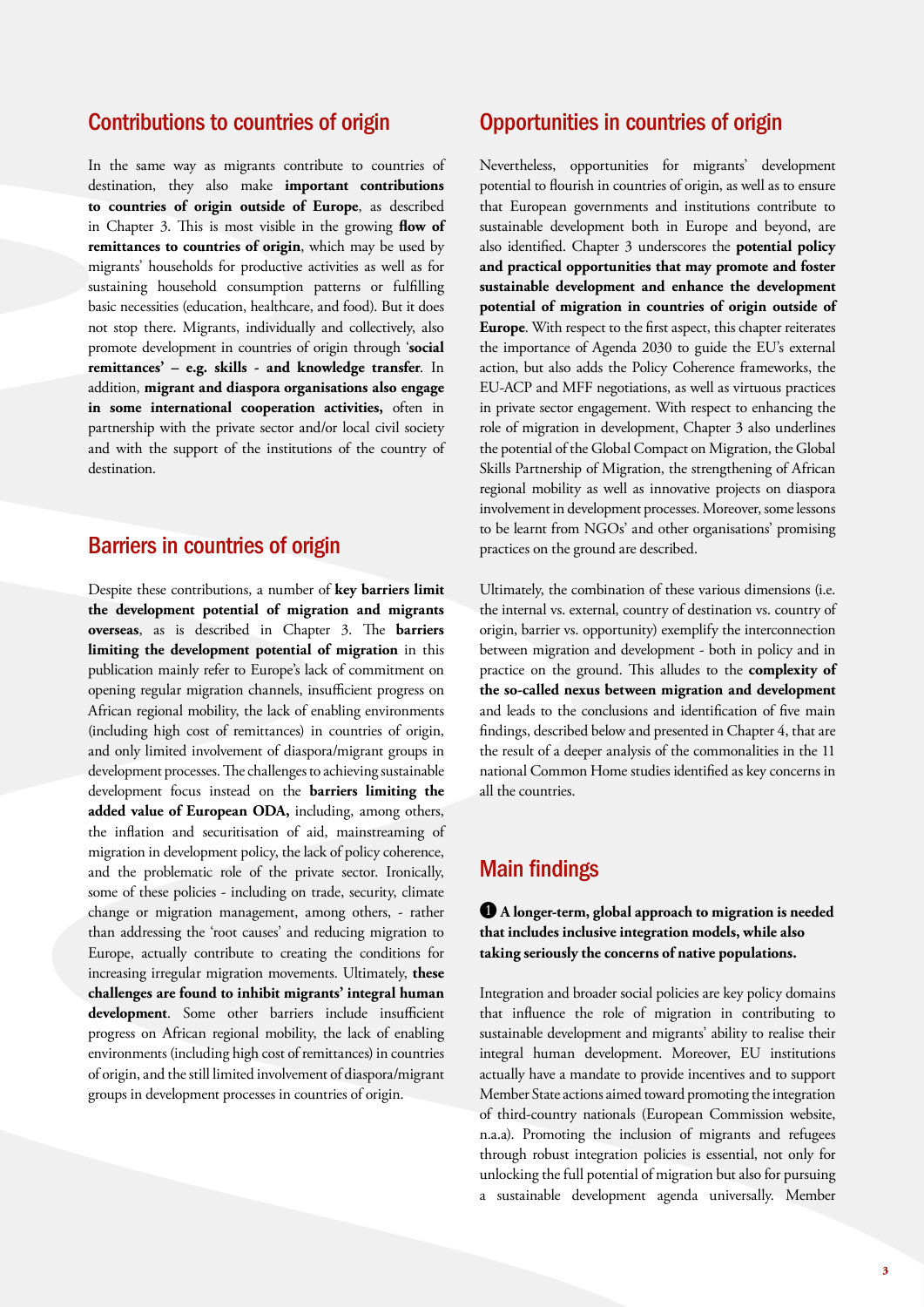States nevertheless continue to face numerous setbacks toward achieving this. One major challenge is the perceived competition between marginalised local populations and the visible migrant population supposedly competing for scarce material resources. This situation is more broadly linked to structural changes taking place both in Europe and globally, from the casualisation of work and the restructuring of economic production (delocalisation, sub-contracting, etc.) to the retreat of the welfare state in many European countries, as described in Chapter 2. These structural changes have had devastating effects on the well-being of many Europeans. Consequently, the politicisation of migration in the European context and the obsession with fighting against irregular migration is generally contributing to eroding the rights of migrants, refugees and asylum seekers as they become the easy scapegoats for all the societal ills. For migration to truly benefit everyone, therefore, integration policies must be linked to general social and economic policies targeting the rest of the population, particularly in support of the most disadvantaged communities. It is expected that such an approach would further work to disarm populist narratives pitting poor communities against migrants, which leads to the second finding.

#### C **Rising hostility towards migrants erodes social cohesion in Europe and inhibits the recognition of migrants' contributions to countries of destination and countries of origin.**

In the age of social media and post-truth politics, exploiting media sensationalism and online disinformation, irresponsible populist politicians and governments have instrumentalised migration to gain popular support and to win national and local elections. In the current polarised political climate, migrants and refugees are invariably framed as a problem, either as a threat to European economy, identity or security or, at best, as passive victims in need of help, with the result that their contributions to European development are dramatically undervalued. Moreover, the Common Home studies (backed by other research) identified public hostility, xenophobia and violence targeting migrants and refugees as a major barrier hampering migrants' integral human development, both at the national and European levels. The toxic mix of populist nationalist politics, negative and biased media messaging and frustrated public opinion – much of which has been hurt by years of economic crisis, neoliberal labour and social policies, and the downsizing of the welfare state – has produced a vicious cycle in public debates that is difficult to break and requires a strong counter-narrative.

It is therefore important that the media, journalists, politicians and public figures take seriously their responsibility to contextualise migration accurately and responsibly. It should be stressed that migrants are people and members of our

communities. They should never be described in terms of numbers, figures, as 'problems' or as subjects in newscasts. They should be given the opportunity to speak for themselves, to voice their own stories and to present their own testimonies, while, if they wish, also engaging in policy development and in proposing solutions. Also, highlighting publically some opportunities associated with migration could further help.

D **The value of ODA has been compromised as a result of the instrumentalisation of aid and the EU's security and migration control priorities. Instead, ODA must be preserved as the EU's and its Member States' primary tool for addressing poverty.** 

Although voices from different sides of the political spectrum have questioned the added value and relevance of Official Development Assistance (ODA) as a tool of European foreign policy, ODA remains the primary tool through which both the European Union and its Member States can address poverty, social and economic inequalities and climate change, all major issues of our time. When responding to the needs and priorities of partner countries, if channelled to relevant domains (economic sustainable development, good governance, conflict prevention, access to food security, human rights, democratisation, and so forth), and when involving local stakeholders (including civil society), ODA can in fact play a major role towards achieving sustainable development worldwide. Unfortunately, however, worrisome trends of inflation, diversion and securitisation of European aid have been emerging, as identified in Chapter 3. There is also a problematic role of the private sector in further eroding the potential of ODA in pursuing a sustainable development agenda and increasingly, development policy is being directly linked to short-term migration-reduction objectives. The antiimmigrant climate described above has clearly been a key driver in this recent policy agenda of the European Union and its Member States. In particular, the Union's preoccupation with securing its external borders, and eliminating or at least 'containing' irregular migration from outside Europe, seem to have overridden almost all other concerns related to the protection of migrants' and refugees' rights, and the preservation of development cooperation as an instrument exclusively devoted to eradicating poverty. European development policy should not be used as a migrationreduction strategy as this is a very short-sighted approach likely to backfire and it risks undermining the potential longterm benefits of development aid. If Europe wishes to retain its global role as a value- and principle-based international actor, and ensure that official development assistance leads to meaningful poverty reduction, ODA should remain a cornerstone of European external action, and should not be influenced by other foreign policy objectives.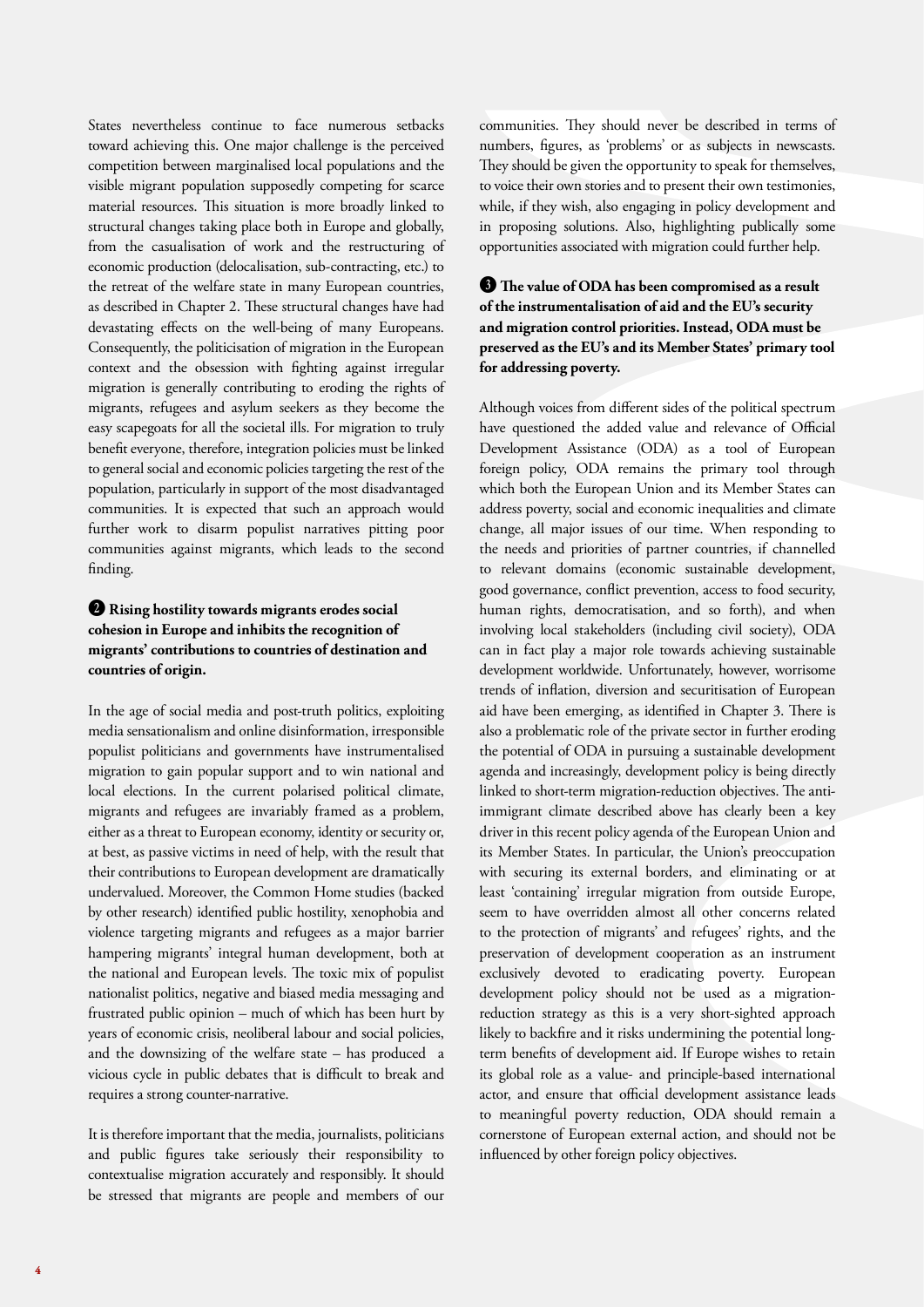#### E **The integral human development of migrants and their human dignity is being compromised due to other contradictory foreign policy objectives of the EU and its Member States.**

The EU and its Member States (to varying degrees) pursue numerous practices that may compromise their development objectives and actually contribute to harming the pursuit of sustainable development for countries and people outside of Europe. Examples of this are evident, for instance, relative to policies on trade, agriculture, tax regimes, military and security, environment and asylum. Such policies can easily come into conflict with development policies and undermine the positive role played by development aid and development cooperation more generally. Moreover, in certain cases, these policies and additional practices (i.e. arms sales, land grabbing, exploitation of natural resources, etc.), can contribute to exacerbating the conditions - such as wide social and economic inequalities, conflict, and climate change - that drive forced migration and displacement, and can thus contribute to creating the conditions for increasing irregular migration movements to Europe. This tends to further compromise relations with development partners in the Global South, as described in Chapter 3. For instance, Europe's lack of commitment on expanding regular migration channels has so far embittered relations with African partners on migration cooperation. These trends and the resulting contradictory policies and actions are worrisome, because they show an utter disrespect of Policy Coherence for Development and fail to put the person at the centre of the policy or to foster an atmosphere that enables and fosters integral human development.

While the EU has tried to tackle the lack of policy coherence through the establishment of Policy Coherence for Development, numerous inconsistencies in interpretation and in practice remain, resulting in a rather ineffective translation of PCD at the operational level. The simple result is that there is no clarity or consensus among institutional stakeholders concerning the EU's commitment towards developing countries. Greater effort is clearly needed for the EU and its Member States to ensure that their policies cause no harm to developing countries and bring about a positive contribution to their sustainable development. In a context in which the EU's obligations regarding PCD remain ambiguous and in which PCD is at times applied in reverse (development at the service of other policy areas) and where mobility is framed as security-related, it is clear that political will remains a decisive factor in determining the effectiveness of PCD, as defined in the Lisbon Treaty.

#### F **Migration is a natural part of life. Opportunities must be assured so that people are not forced to migrate out of desperation, but rather via safe and legal channels in pursuit of their personal 'life projects'.**

Migration and mobility in a broader sense compose a universal feature of humanity. Since the beginning of time, people have been on the move - migrating. This is not expected to stop soon; on the contrary, greater mobility is expected in the future. Migrants are often resilient and have agency, meaning they – depending on their situations and financial means – can choose how to respond to life's circumstances, i.e. whether (with whom and when) to flee their country. Expectations of substantially impacting this process through development cooperation is not only naive and likely to fail; regardless of the efforts put in place to deter, stop, or prevent migration movements, desperate people will find a way around the fences, and will continue to risk their lives along dangerous routes. If any meaningful connection between ODA and migration is to be made, then this should be to ensure that development policy contributes to making migration a choice rather than a necessity – keeping in mind that, as discussed in Chapter 1, development is likely to reduce (but will never completely stop) economically-motivated migration over the long term. Thus, in order to truly maximise the benefits of international migration, regular migration should be strengthened by giving people from all skill levels, education, and economic backgrounds the chance to move in a safe and legal manner between their countries of origin and destination.

Overall, the lesson for policy makers and communities **is to create a virtuous circle on migration and development** based upon the following logic: 1) on the one hand, migration, as with many other life choices made by human beings, is a potential opportunity for sustainable development of all countries and communities, and needs to be facilitated with measures ensuring the dignity and rights of migrants, refugees and asylum seekers; 2) on the other hand, the development agenda should be primarily concerned with fostering sustainable development in Europe and beyond for the benefit of everyone, ensuring that migration largely remains a choice and not a desperate necessity. The findings of this publication confirm that **given the right structures and legal opportunities, states should build on the potential of migration to contribute not only to the integral human development of migrants and their families, but also to communities, as well as to the sustainable development of their countries of origin, transit and destination**.